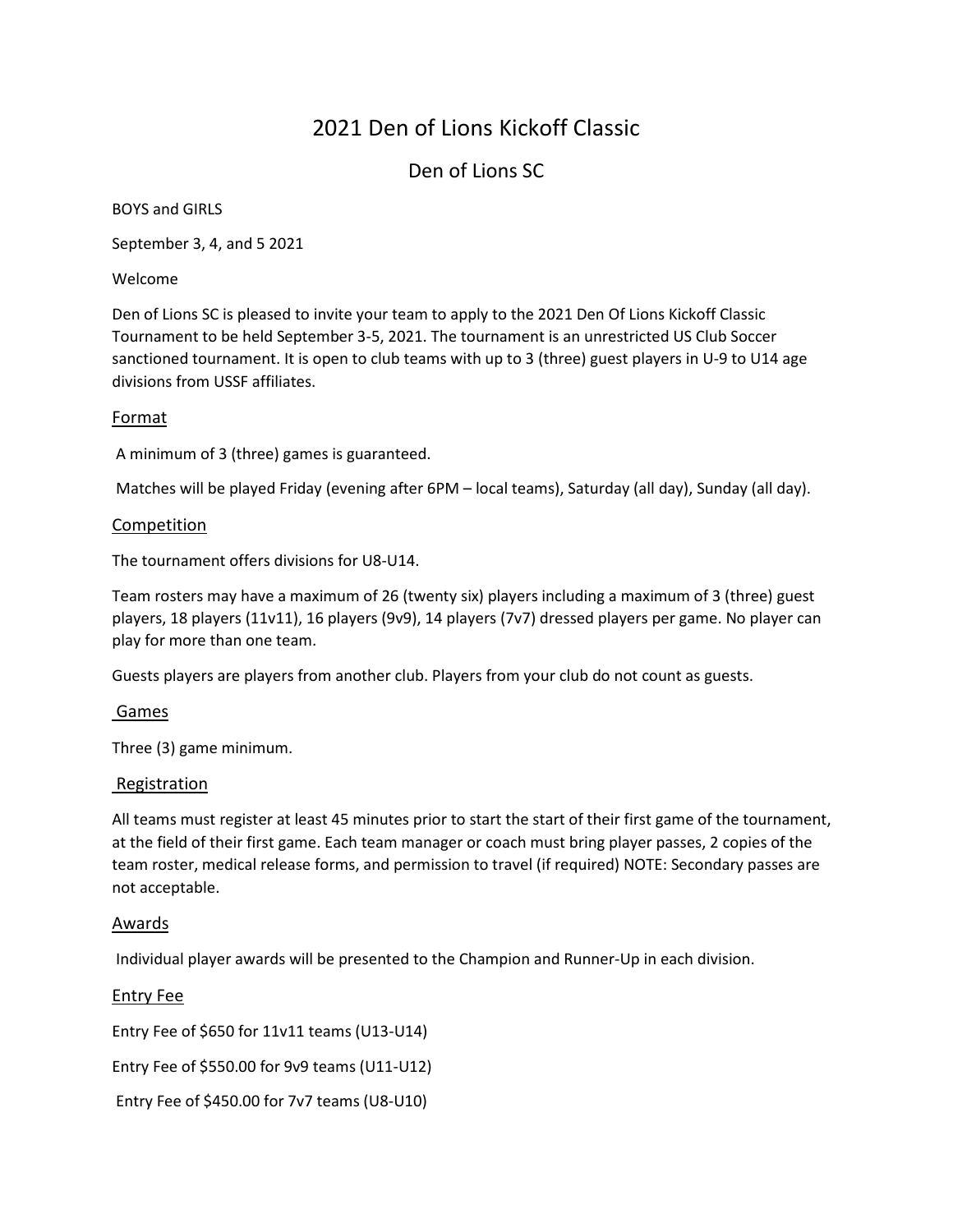### Referees

Referee Assignor will allocate three (3) man systems for U11 and up. All referees will be USSF certified.

#### Information

Rules -Den of Lions Kickoff Classic

Team Eligibility and Registration

All teams must be affiliated with their appropriate governing soccer associations. Teams from outside of the State of New Jersey must have a copy of the permission to travel form signed by their association (if required). U8 - U19 teams are allowed a maximum of 26 players (3 guest players) 18 per game for 11 v11 full sided, 16 players for 9v9 games and 14 players for 7v7 games. Players may not be rostered to play on more than one team during the duration of this tournament. Medical release forms, and USSF affiliated player passes, for each participating player, certified rosters and permission to travel forms for all Out of State teams (if applicable) must be presented at team registration. Rosters and player passes for the 2021/2022 seasonal year will be used for this tournament.

Guest Player Definition: A guest player is a player who is not registered to your club. Players holding secondary passes are not permitted to participate.

#### Player Eligibility

The tournament is limited to the following ages:

U-8 (Born in 2014)

U-9 (Born in 2013)

U-10 (Born in 2012)

U-11 (Born in 2011)

- U-12 (Born in 2010)
- U-13 (Born in 2009)
- U-14 (Born in 2008)

Players may only play with one (1) team.

\*\*The Tournament Committee reserves the right to combine age groups if necessary .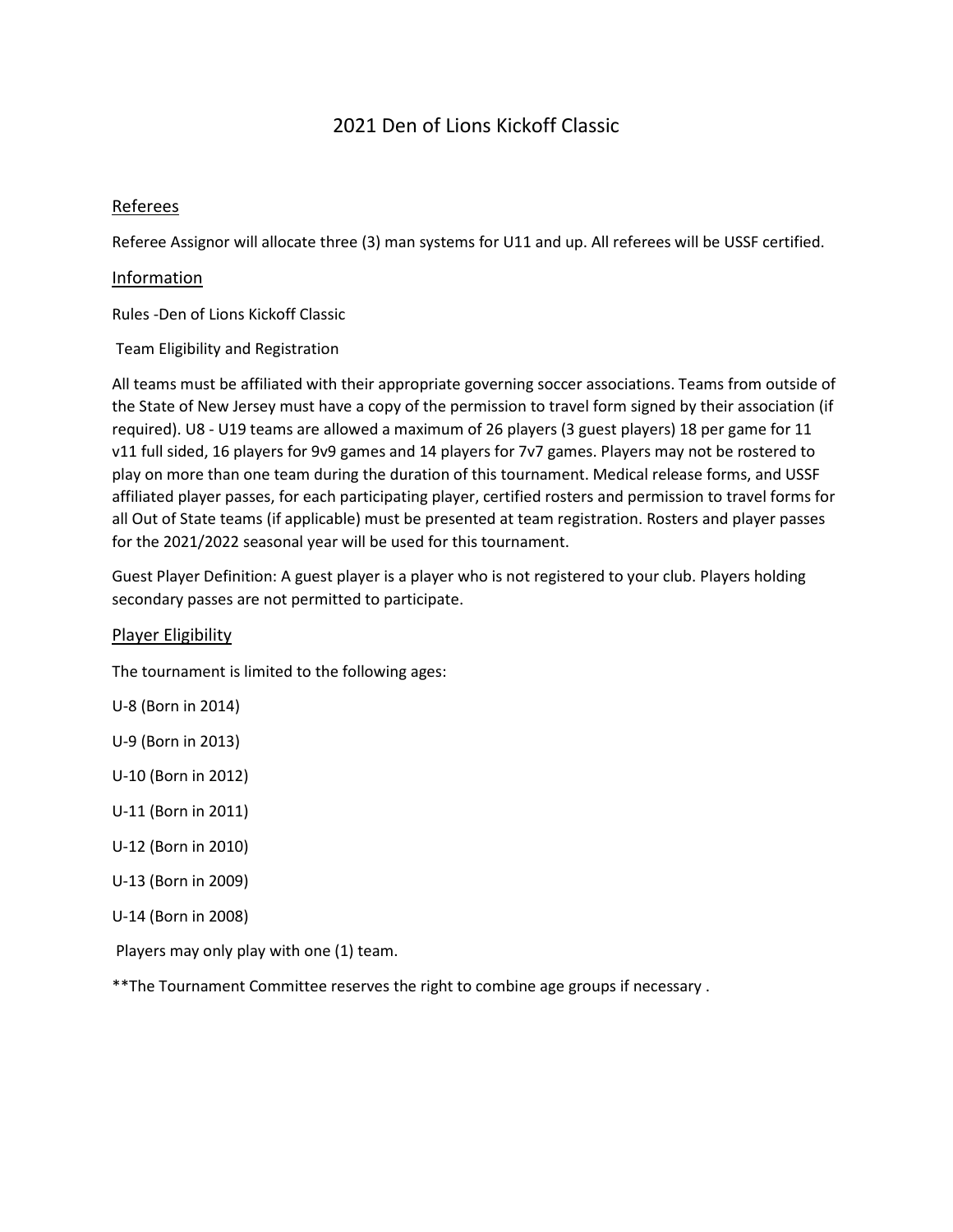### General

All tournament matches will be played in accordance with "The Laws of the Game" as issued by FIFA except as modified in the "Tournament Rules."

All decisions of the referee are final and binding. The Tournament Committee reserves the right to decide on all matters relative to the tournament and its decisions are final.

The Tournament Rules Committee reserves the right to make the following changes in the event of inclement weather:

Relocate and/or reschedule a match

Reduce scheduled duration of a match

Change division structure

Cancel a match

Cancel any or all games

If games are cancelled due to weather and not played, standings will be based on points per game (PPG).

Under no circumstances whatsoever will the Tournament Committee, Den of Lions Soccer Club, its affiliates, sponsors, or be responsible for expenses (including tournament entry fee) incurred by any team. This includes a situation where the tournament or any game(s) is cancelled in whole or part.

#### INCLEMENT WEATHER

In the event of inclement weather forcing play to be halted and preventing the match from completing during the scheduled time, the score shall stand if at least one-half of the game has been played. In the case of matches halted prior to the completion of at least one half, the Tournament Director reserves the right to declare the match final thereby counting the score at the time the match was halted. Regardless of weather conditions, teams and coaches must be at the game site and ready to play at the time as scheduled. Failure to appear will result in forfeiture of the game.

\*\* If entire tournament is cancelled due to inclement weather, team fee will be refunded 80% of entry fee.

\*\* If partial tournament is cancelled after the first day of play, your fee is forfeited and no refund will be granted.

## REFEREES

All referees will be USSF certified. A three-man system will be used for all U-11 through U-14 games.

2021 Den of Lions Kickoff Classic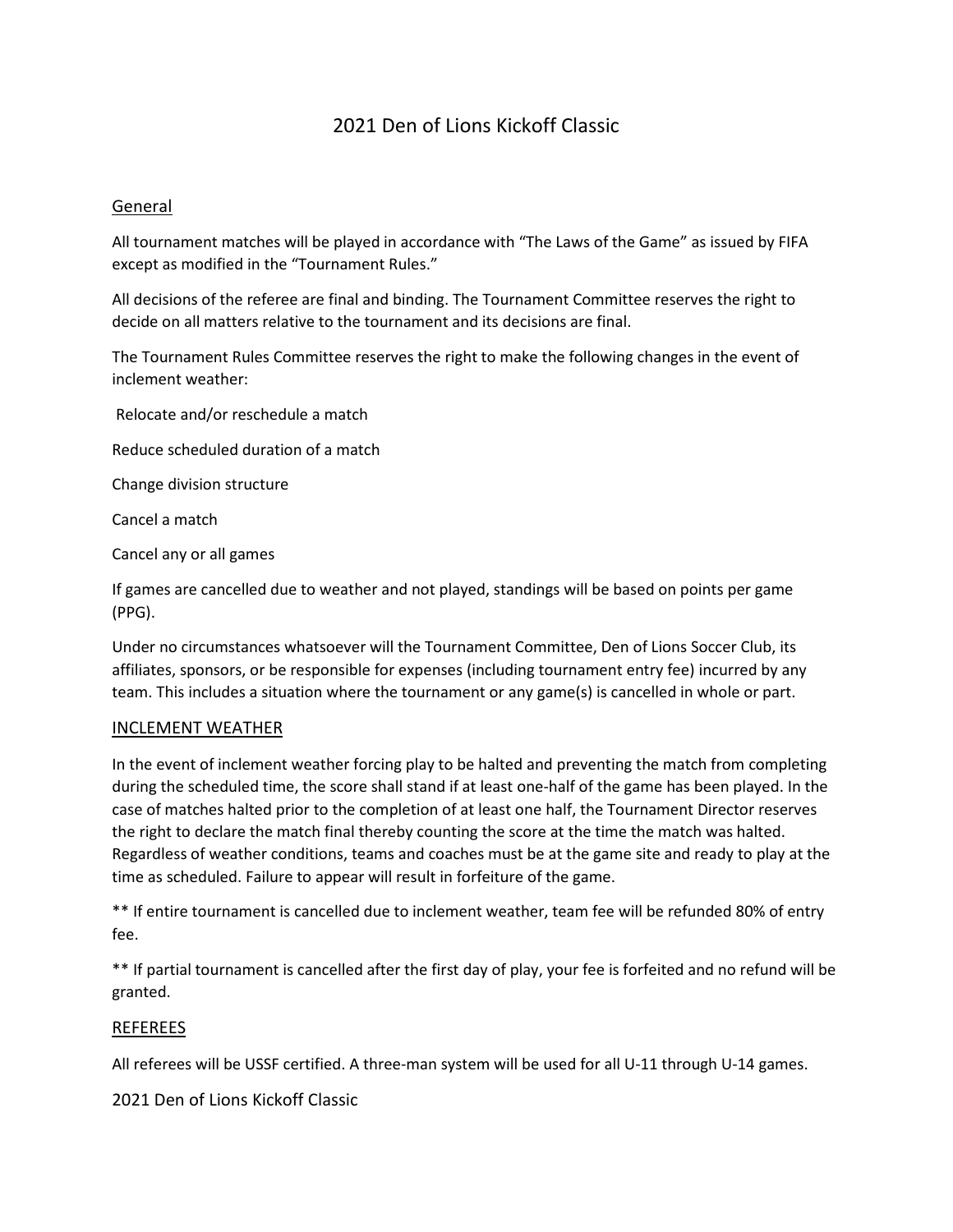### SIDELINES

Coaches and players will share the same side of the field as designated by the field marshal. All spectators will take up a position on the OPPOSITE side of the field during the time that the match is in progress. Coaches, players and spectators for all participating teams must remain on their respective sides of the field during the time of the match. Behavior of spectators associated with the team remains the responsibility of the coach. The referee and field marshal are authorized to remove any spectator whose behavior, in their opinion, interferes with the play of the game.

No coaching will be permitted within 18 yards of the goal line or behind the goal line. Coaches, players or spectators are not permitted to stand behind the goal line at anytime during the time the match is in progress.

Alcoholic beverages will not be permitted at any tournament side; violators will be subject to criminal prosecution.

## START OF PLAY

A 11 v11 team that cannot field seven (7) players at the scheduled start time of a match shall forfeit the match.

A 9v9 team that cannot field five (5) players at the scheduled start time of a match shall forfeit the match.

A 7v7 team that cannot field five (4) players at the scheduled start time of a match shall forfeit the match.

Any team forfeiting the match shall be declared the loser.

It is the duty of the coaches to ensure that players report to the field 15 minutes prior to the start time of each match for possible verification of rosters and players passes. Player passes and roster must be present at the field for the duration of every game.

The home team is responsible for providing the game ball, unless the ball is provided by the tournament.

BUILD OUT LINE (U9-U10), 7v7 Group Play

The build-out line as defined by US Soccer promotes playing the ball out of the back in a less pressured setting.

#### MARKING THE BUILD OUT LINE:

The build out line is to be placed halfway between the center line and the penalty area line. It may be (a) painted at the touchline or extended by a dashed line across the field (preferably in a different color than the field lines) or (b) marked by low cones, flat soft and pliable markers or flags at least one yard off the field from the touchline. If no markers are provided by the host club, then the referee shall designate the build out line in any reasonable manner other than painting.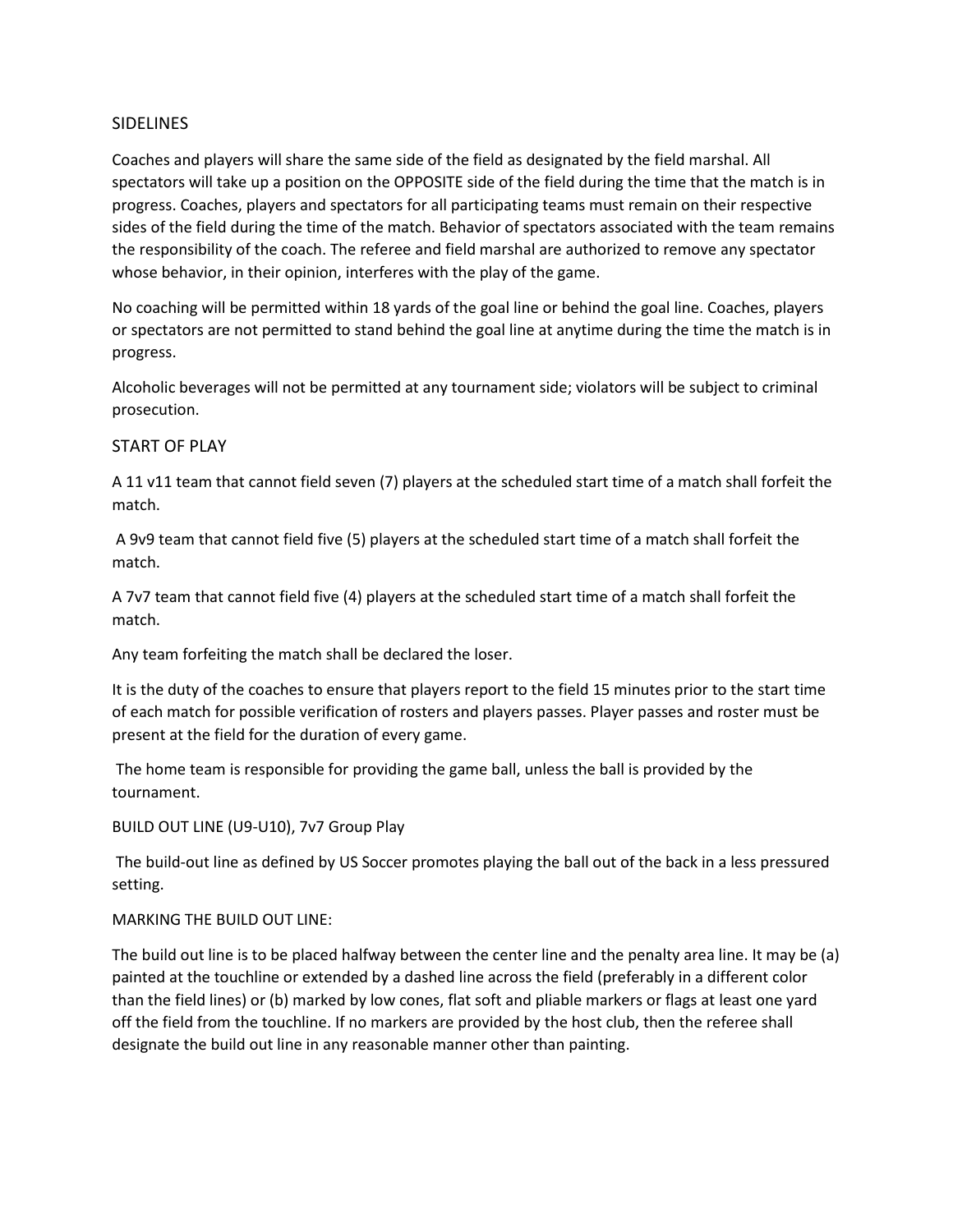#### OFFSIDE:

The build out line on the attacking part of the field replaces the hallway line as the point behind which a player cannot be in an offside position.

#### GOAL KICKS:

The team not taking the goal kick must retreat behind the build out line on a goal kick. The team taking the goal kick may not take the goal kick until the opposing team has moved behind the build out line. The opposing team may not come past the build out line until the ball is in play.

#### KEEPER SAVES – NO QUICK RELEASE

The opposing team must retreat behind the build out line on a keeper save. The keeper is permitted to wait until the opposing team does so and the 6 second limitation on keeper possession does not start until the opposing team retreats behind the build out line. The opposing team, having moved behind the build out line, may cross the build out line once the keeper releases the ball from in hand possession.

#### KEEPER SAVES – QUICK RELEASE

The opposing team must always make a good faith effort to retreat behind the build out line on a keeper save. The keeper is permitted to release the ball in hand possession before the opponents retreat behind the build out line. In such cases, the opponents may not challenge the ball until (a) the keeper has placed the ball at his or her feet or (b) the keeper has released the ball to a teammate and the teammate has had an opportunity to receive the ball without pressure. In such cases, the opponent need not retreat behind the build out line before becoming involved with play.

#### VIOLATIONS BY OPPOSING TEAM

If an opponent violates the prohibitions above on a goal kick or keeper release, the referee must stop play and award an IFK at the spot of the infraction to the team entitled to the protections of the build out line rule.

#### KEEPER SAVES – LIMITATION ON KEEPER

The goalkeeper may not punt or drop kick the ball. If the keeper does so, the referee must stop play and award an IFK to the opposing team from the spot of the infraction, subject to Law 13.

#### DEFENSIVE TEAM FREE KICKS WITHIN BUILD OUT LINE

Normal FK distance rules apply. The build out line is not applicable to free kicks. PROTESTS No protests will be permitted

#### PLAYER EQUIPMENT

Shoes must meet FIFA specification. All players must wear shin-guards. Casts will be allowed:

If they are well padded in foam or other protective material. The player with the cast does not attempt to use it to an advantage or to harm other players, AND the referee approves the cast. Such approval will not be unreasonably withheld.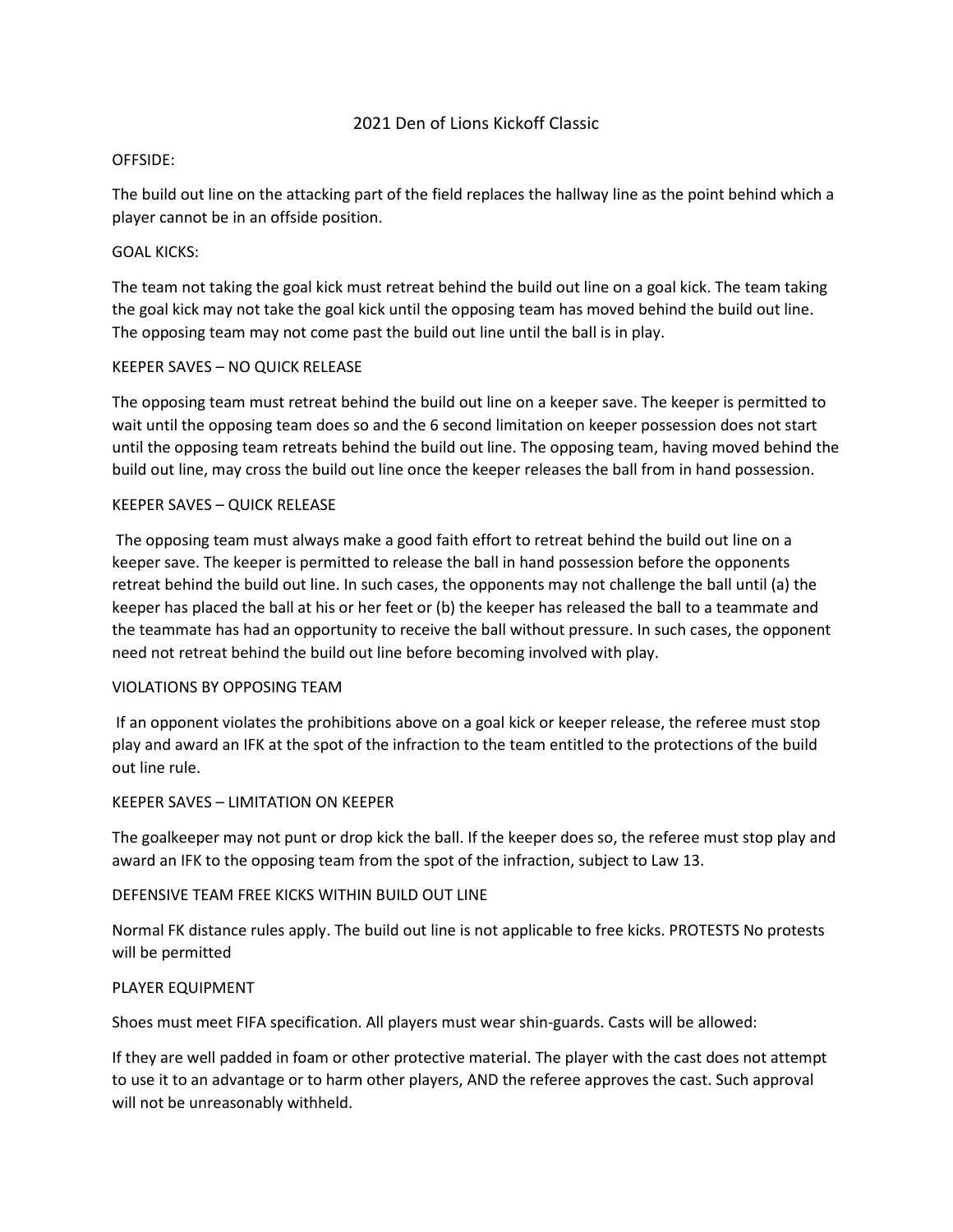In the event of a uniform conflict the HOME team must change. The Home Team is listed first on the schedule.

BALL SIZE

Size 5 – U13 – U14

Size 4 – U8 – U12

## DURATION OF MATCHES

ALL MATCHES WILL START ON TIME . The duration of halves is listed below. The interval between halves shall be three (3) minutes. The referee is the official timekeeper of the match. During the preliminary matches there will be no injury time allowed.

U8 – U10 Two 25 minute halves with three (3) minutes half-time.

U11- U14 Two 30 minute halves with three (3) minutes half-time.

TEAM SIZES

U8 – U10 (Small sided) 7 v 7

U11-U12 (Small sided) 9 v 9

U13- U14 (Full Sided) 11 v 11

TOURNAMENT OVERTIME

All preliminary games will remain a tie. In semi-final and final matches, if regulation play ends in a tie score, the following steps will be taken,

The tie will be broken by penalty kicks in accordance with FIFA tiebreaker rules.

Only the players on the field at the end of regulation will be eligible to participate in penalty kick procedure.

The players from each team must stay on the field of play and will meet at the center at the end of the game.

Captains will meet for the coin toss to decide who kicks first.

Referee decides which goal will be used.

**SUBSTITUTIONS** 

Substitutions shall be unlimited, and may be made at the discretion of the referee, at any stoppage of play.

2021 Den of Lions Kickoff Classic